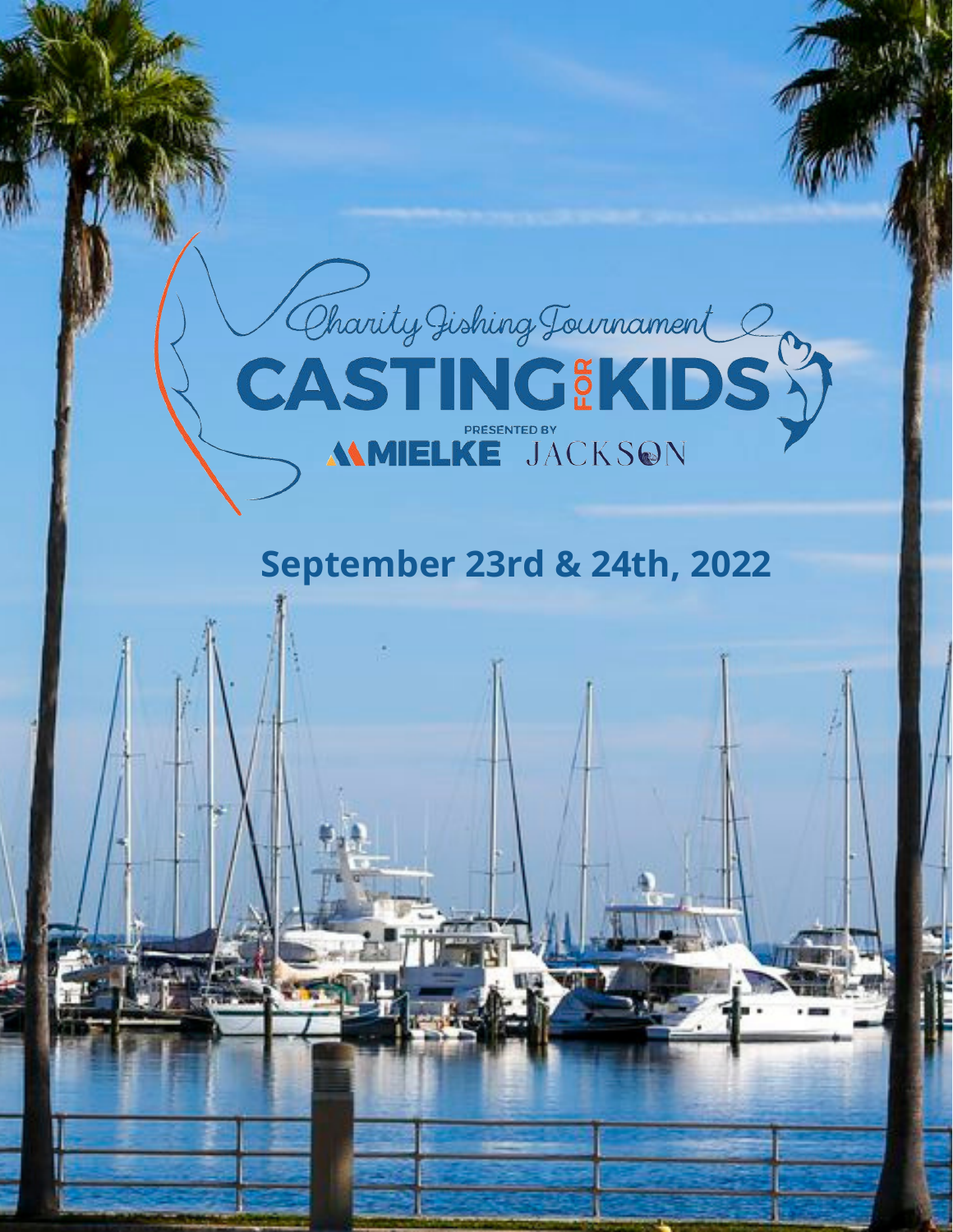

Dear Anglers,

The MIELKE Foundation is excited to announce our 6th annual CASTING FOR KIDS Charity Fishing Tournament. We couldn't wait to see you so we decided to move the tournament up a couple of months! Please join us at the Vinoy Renaissance in St. Petersburg on September 23rd & 24th for a weekend of fishing and fun. As always, we are working hard to make this another unique and memorable event. The Heart Gallery, Voices for Children and Grow Into You are excited to team up with all of you, to help local foster children find a place to call home.

Last year was our most successful event yet, raising over \$220,000 for these three charities. Thank you for responding to the needs of foster children, in a time that was challenging for all of us. We continue to be amazed by our community's generosity.

On behalf of the MIELKE Foundation, we invite you to join the finest captains, business leaders, sponsors, and anglers out on the waters of the Gulf of Mexico. Enclosed you will find sponsorship opportunities for a weekend full of fishing, fun and food!

For more information, contact:

Christie Enderle 813-545-5007 Jenny Kassay 727-492-0725 Email: fishing@mwmielke.com





MIELKE Foundation 14702 Fishhawk Preserve Dr, Lithia, FL 33547 | www.mielkefoundation.org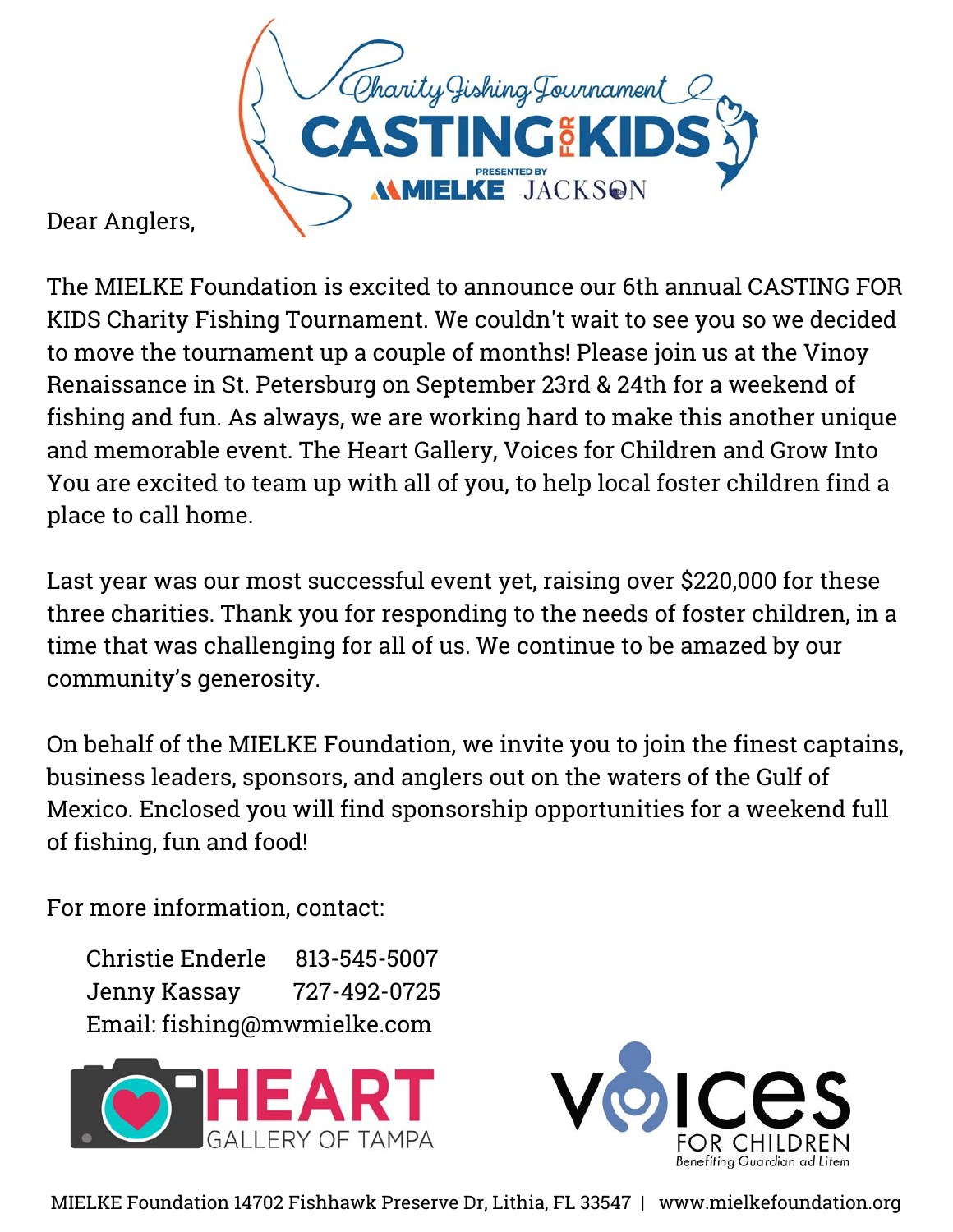## **SPONSORSHIP LEVELS**

All Sponsorship Levels include logo on tournament website (linked directly to sponsor website), logo representation on all press releases, signage at the event, and logo on tournament shirts.

#### **\$10,000 Snook**

Two (2) Tournament Boat Entries (Each boat - 4 anglers with captain), Eight (8) tickets for guests to attend tournament events, Large logo on tournament shirts

#### **\$5,000 Redfish**

One (1) Tournament Boat Entry (Boat - 4 anglers with captain), Four (4) Tickets for guests to attend tournament events, Medium logo on tournament shirts

#### **\$2,500 Trout**

Four (4) Tickets for guests to attend tournament events, Small logo on tournament shirts

# **ANGLER BOAT REGISTRATION**

All Angler Boat Registrations include entry for Four (4) anglers, Four (4) Tickets to the Welcome Dinner, and Four (4) Tickets to the Awards Party

**\$2,750** Includes Boat and Captain **\$2,250** Does not include Boat or Captain

# **ANGLER GIFT BAG DONATIONS**

Help fill our Angler Gift Bags! All donations include logo on tournament website (linked directly to sponsor website), logo representation on all signage at the event, and logo on tournament shirts. Let us know if you're interested in donating one or more items from the list below.

**300 Buffs 300 Sanitizers 300 Lip Balms 300 Boating Keychains 300 Koozies 300 Koozies<br>300 Drawstring Bags SOLD** 

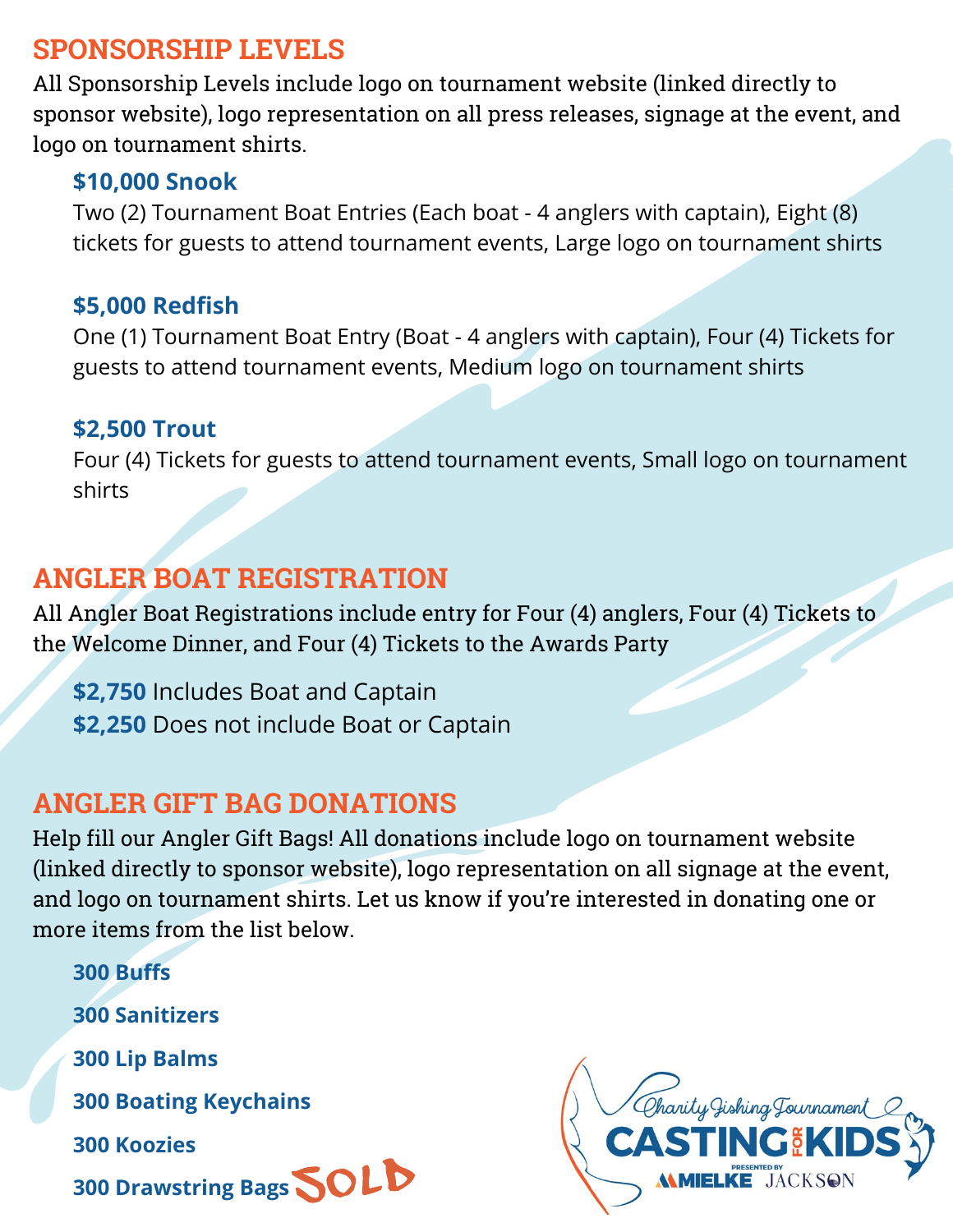# **ADDITIONAL SPONSORSHIPS**

All Exclusive Sponsorship Opportunities include logo on tournament website (linked directly to sponsor website), logo representation on all signage at the event, and logo on tournament shirts.

### **\$8,000 Bar for Awards Dinner (Exclusive) or \$2,000 (Shared)**

This exclusive ar shared sponsorship will underwrite the cost of the Bar Drinks and Cocktails at the Awards Dinner and includes the following benefits - Two tickets to attend Awards Dinner, cocktail napkins with logo and signage at the bar. **For Awards Dinner**<br>Entr<mark>shared: por 30.</mark><br>Son Limner and

#### **\$3,000 Bar for Welcome Dinner**

This exclusive sponsorship will underwrite the cost of the Bar Drinks and Cocktails at the Welcome Dinner and includes the following benefits - Two tickets to attend Welcome Dinner, drink tickets with logo and signage at the bar. sponsorship will unde<br>
ich at with logo and s

#### **3,000 Raffle**

This exclusive sponsorship will underwrite the cost of the raffle items at the Welcome Dinner and includes the following benefits - Two tickets to attend Welcome Dinner, logo at raffle table and logo on each table tent.

### \$**2,500 Stainless Steel Tumblers**

This exclusive sponsorship will provide the anglers with Stainless Steel Tumblers in their gift bags and includes the following benefits- Two tickets to Awards Dinner, logo on cup design.

#### \$**2,500 Hats**

This exclusive sponsorship will provide the anglers with Hats in their gift bags and includes the following benefits- Two tickets to Awards Dinner, logo on hat design.

## **\$2,000 Centerpieces**

This exclusive sponsorship put your logo right in the middle of the action of the Awards Dinner and includes the following benefits - Two tickets to the Awards Dinner, logo on centerpieces.

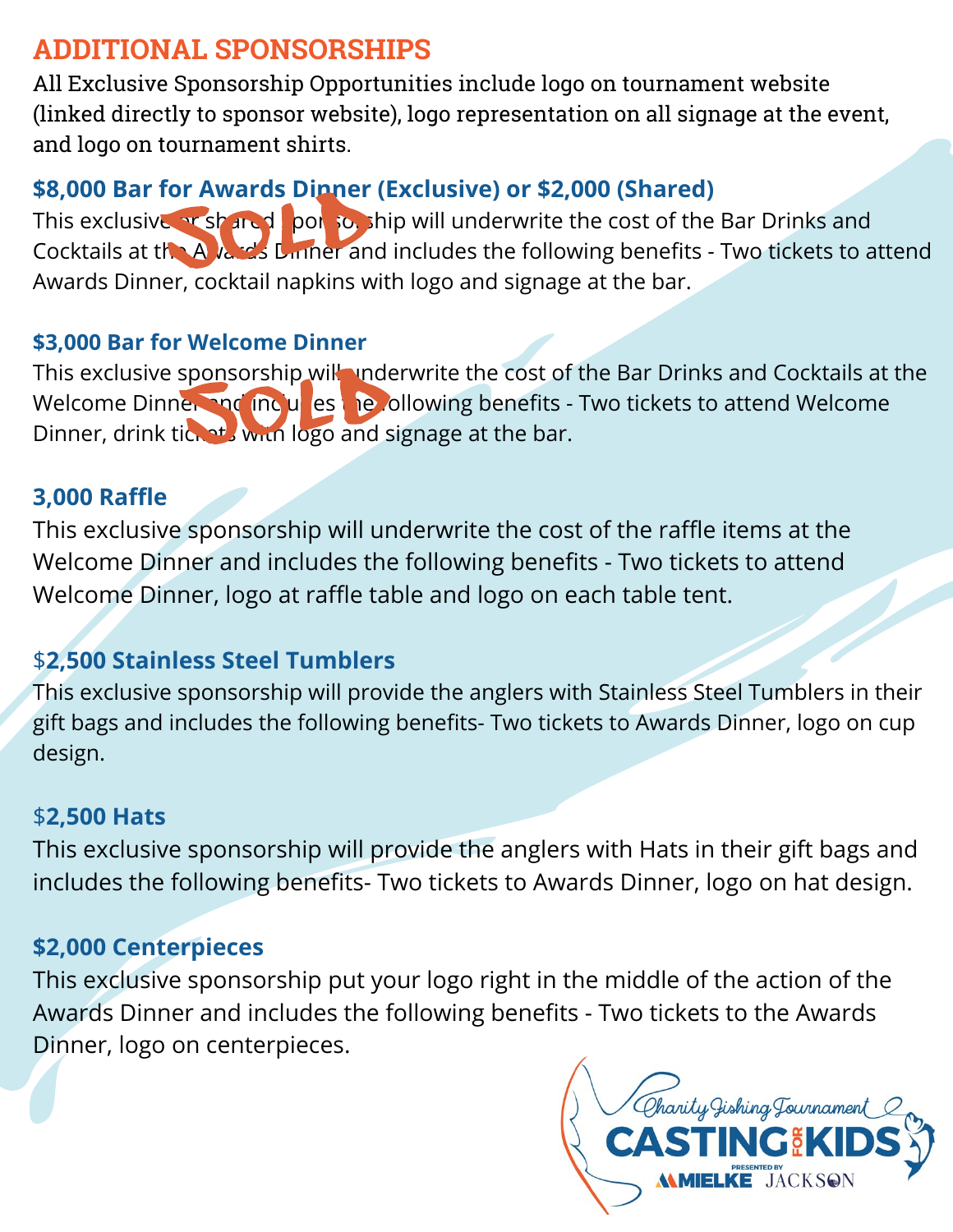## **MORE ADDITIONAL SPONSORSHIPS**

All Exclusive Sponsorship Opportunities include logo on tournament website (linked directly to sponsor website), logo representation on all signage at the event, and logo on tournament shirts.

## **\$1,500 Fun Stop**

This exclusive sponsorship provides food/drinks/giveaways on own boat (or one provided), for anglers to visit during tournament and includes the following benefits-Two tickets to Awards Dinner, and opportunity to provide promotional items to anglers.

### **\$1,500 Breakfast**

Breakfast sponsorship will provide the anglers' breakfast and includes the following benefits- Two tickets to Awards Dinner, logo on "BAIT" bucket for each boat and signage at breakfast.

## **\$1,500 Bid Paddles**

This exclusive sponsorship puts your logo on the back of every bid paddle which will be used throughout the night of the Awards Dinner and includes the following benefits-Two tickets to Awards Dinner, logo on paddles and signage at bid paddle check-in table.

### **\$1,200 Bloody Mary Bar**

This exclusive sponsorship provides a Bloody Mary Bar at breakfast for the anglers Saturday morning and includes the following benefits-Two tickets to Awards Dinner, logo on "BAIT" bucket for each boat and signage at registration.

## **\$1,000 Dessert**

This exclusive sponsorship will underwrite the cost of Desserts for the Captain's Dinner & the Awards Dinner and includes the following benefits -Two tickets to attend Awards Dinner, and signage at the dessert table each night.

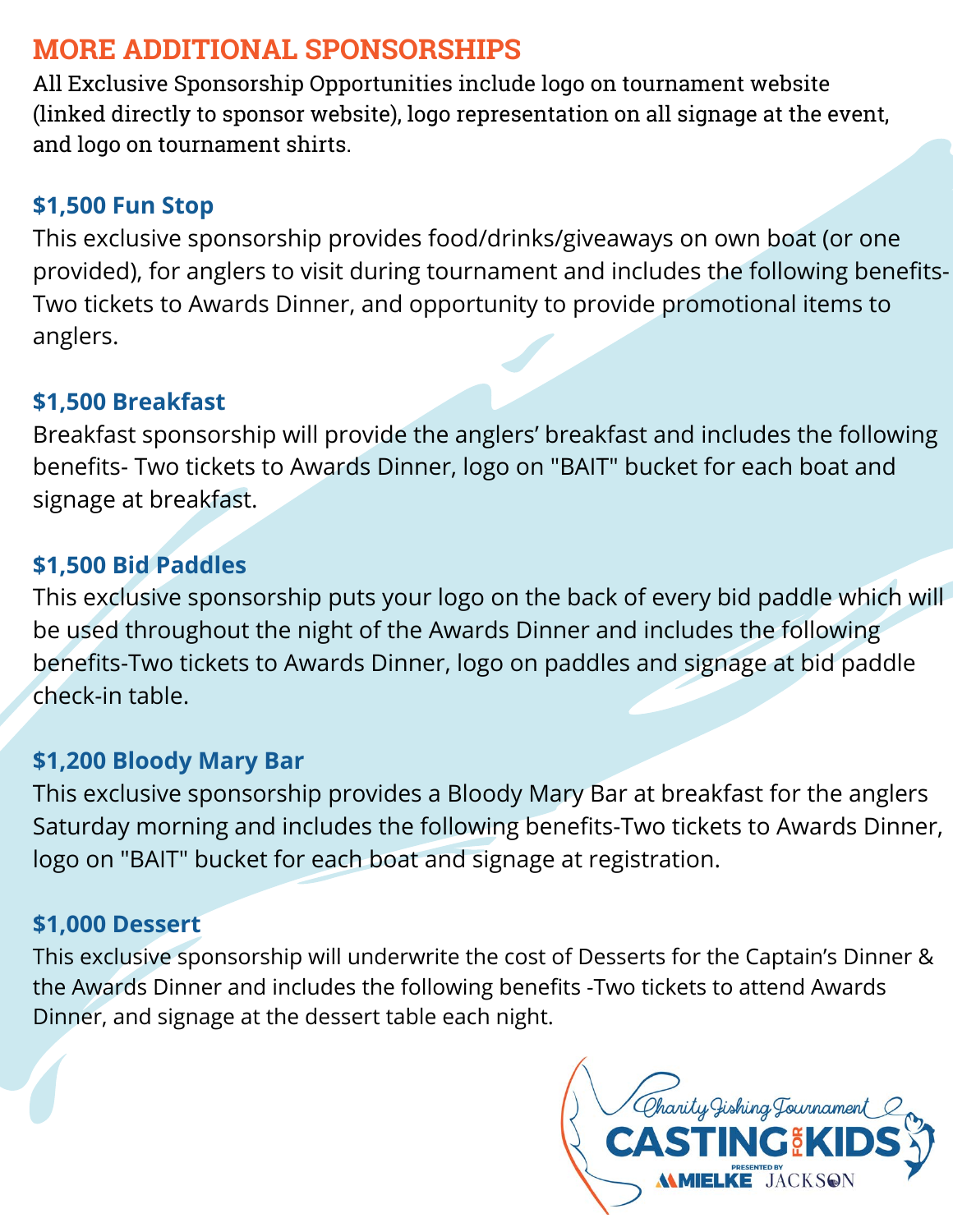## **EVEN MORE ADDITIONAL SPONSORSHIPS**

All Exclusive Sponsorship Opportunities include logo on tournament website (linked directly to sponsor website), logo representation on all signage at the event, and logo on tournament shirts.

## **\$1,000 Entertainment for Awards Dinner**

This exclusive sponsorship will underwrite the entertainment for the Awards Dinner and includes the following benefits - Two tickets to attend Awards Dinner, and verbal recognition at Awards Dinner.

#### **\$750 Box Lunch**

This exclusive sponsorship will provide the anglers' to-go lunch and includes the following benefits-Two tickets to Awards Dinner, logo on "BAIT" bucket for each boat and signage at registration.

#### **\$600 Coffee Station**

This exclusive sponsorship will underwrite the cost of coffee at breakfast and will include the following penaltical Two tickets to attend the Awards Dinner, logo on coffee cups, and signage at the coffee station. Sorship will underwise<br>Sorship Tube Twinter<br>Dage at the coffee

# **OTHER WAYS TO HELP**

## **Auction or Raffle Item**

Contact us if you have items you would like to donate to be used in the Live or Silent Auction. You or your company's name with be printed with all auction materials as well as the electronic bidding system.

# **Extra Guest Tickets**

Non-Angler Welcome Dinner Tickets - \$100 Non-Angler Awards Party Tickets - \$125

**Scan here to register online or fill out attached registration form.**



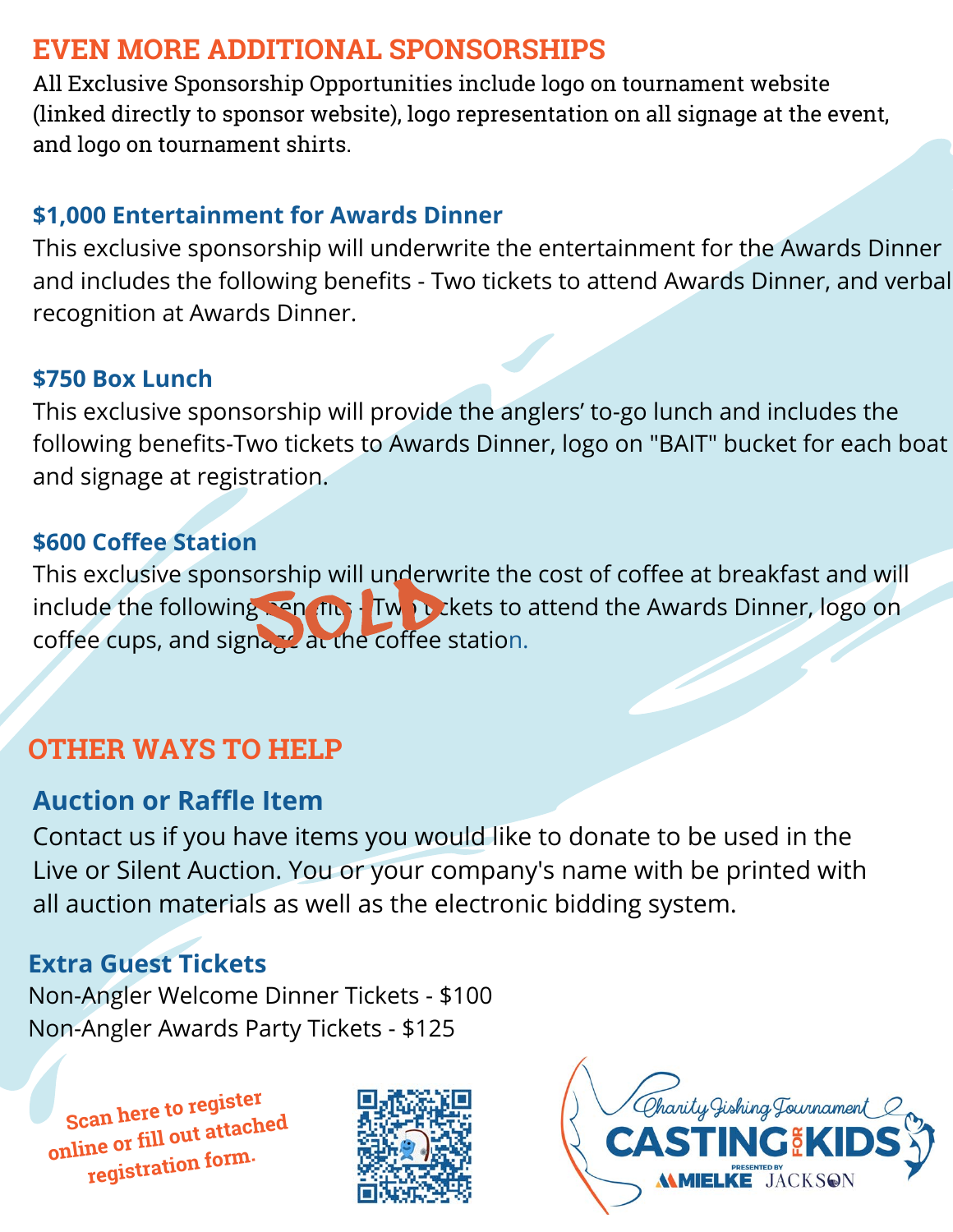# **FISHING TOURNAMENT REGISTRATION FORM**

| Phone: ______________________________ |  |
|---------------------------------------|--|
|                                       |  |

\*Important: event details and updates will be sent via email.

☐ Check Payable to MIELKE Foundation included *or* ☐ Invoice me via Paypal

#### Sponsorship Opportunities

- ☐ \$10,000 Snook
- ☐ \$5,000 Redfish
- ☐ \$2,500 Trout
- ☐ \$8,000 Bar Awards Dinner
- ☐ \$2,000 Bar Awards Dinner
- ☐ \$3,000 Bar Welcome Dinner
- □ \$3,000 Raffle
- ☐ \$2,500 Steel Tumblers
- $\square$  \$2,500 Hats
- ☐ \$2,000 Centerpieces
- □ \$1,500 Fun Stop
- ☐ \$1,500 Breakfast
- ☐ \$1.500 Bid Paddles
- ☐ \$1,200 Bloody Mary Bar
- ☐ \$1,000 Dessert
- ☐ \$1,000 Entertainment Awards Dinner
- $\square$  \$750 Box Lunch
- ☐ \$600 Coffee Station
- $\Box$  Angler gift bags
- $\Box$  In-kind raffle or auction item

#### Angler boat registration

(Please fill out attached sheet)

- ☐ \$2750 Includes Captain and boat
- ☐ \$2250 Does not include Captain or boat

#### Extra guest tickets

- ☐ \$100 Welcome Party
- ☐ \$125 Awards Party